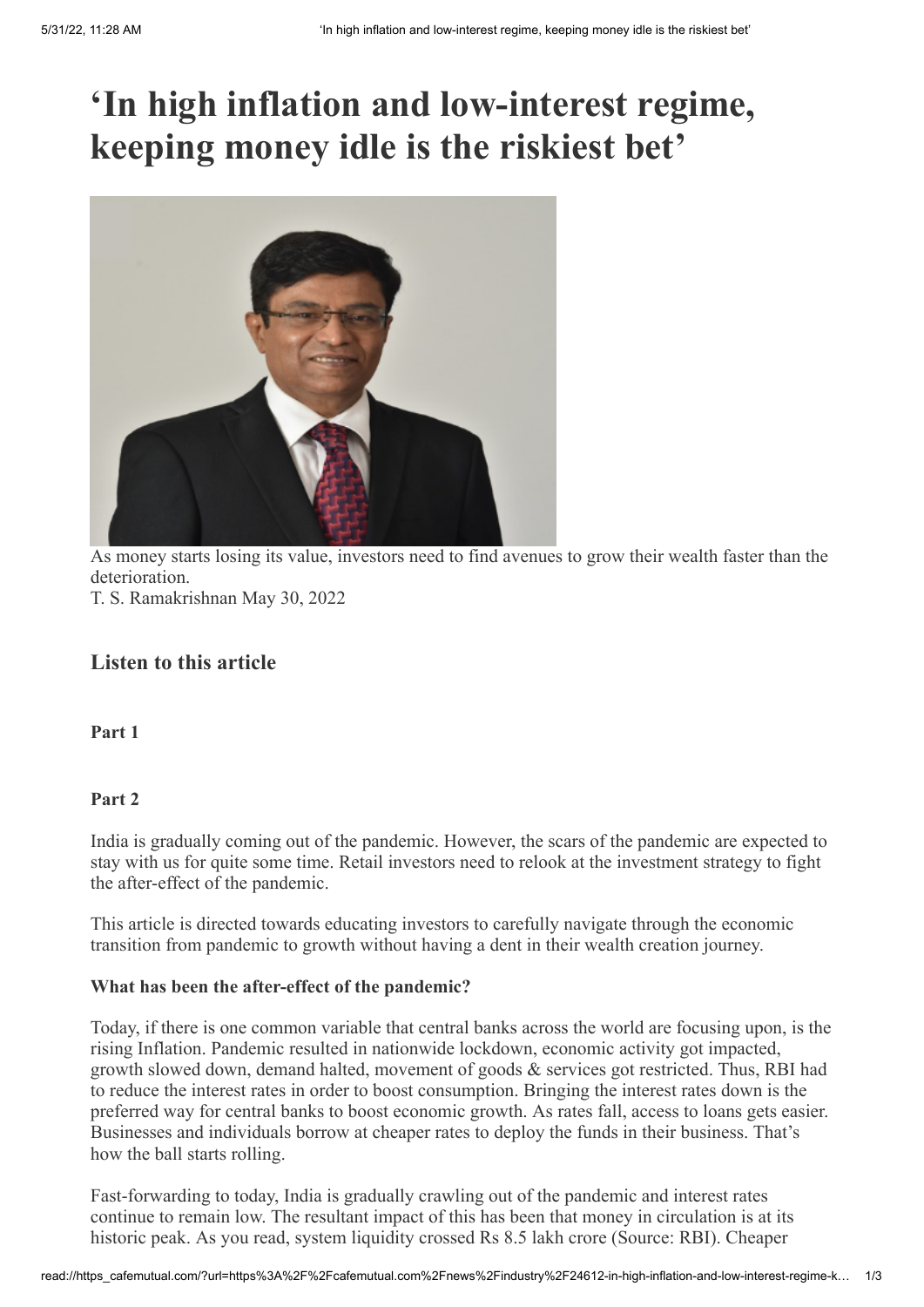availability of funds resulted in more money in the hands of public. This has resulted in higher inflation at above 7%, (a level above the RBI comfort zone) (Source: Press Information Bureau).

#### **What is the impact of higher inflation on retail investors?**

High inflation is expected to remain here and may continue to make RBI uncomfortable for months to come. More so retail investors have been investing in fixed deposits and various government and national saving schemes so far. On one hand, rising inflation percolating into higher prices of food, beverages and essentials are increasing the household expenses. On the other hand, fixed deposits and popular government schemes are fetching interest rates (in the range of 5% to 6%) lesser than current inflation (of above 7%). Thus, rising inflation is causing a double whammy impact on common people.

## **Why is there a need to recalibrate on investment strategy in rising inflation regime?**

Gone are the hay days when India's interest rates were hovering in double digits. Those were the days when it made sense to invest in fixed deposits and government saving schemes. Inflation was high then too, but the economic growth was also exponential. A lot has changed in the last two decades. India has emerged as one of the largest economic powers. Back then India was growing on a smaller base. Today, India is already the fastest growing economy in the world with a GDP of over \$2.5 trillion (Source: International Monetary Fund). One cannot expect India to grow consistently in double-digit on a large base.

Below matrices may give you investment options to adapt with changing economic dynamics.



We are currently in quadrant 2 where inflation is already high and interest rates are yet to keep pace with it. In such a scenario, money loses its value faster. In high inflation and low-interest regime keeping money idle is the riskiest bet. As money starts losing its value, investors need to find avenues to grow their wealth faster than the deterioration (rising inflation may cause). Thus investing in equities through mutual funds could be a wiser option. Equities have historically proven to consistently beat inflation. However, we advise retail investors not to directly invest in equities given the risks involved and the knowledge required. One may consult his/her financial advisor and invest through mutual funds and aim to beat inflation and generate long term wealth.

To conclude, retail investors need to be cognizant of rising inflation and its resultant impact on their income and wealth. Investors should be equipped with an investment strategy to combat the ghost of the past i.e. the rising inflation caused by the pandemic. An option could be to invest in an